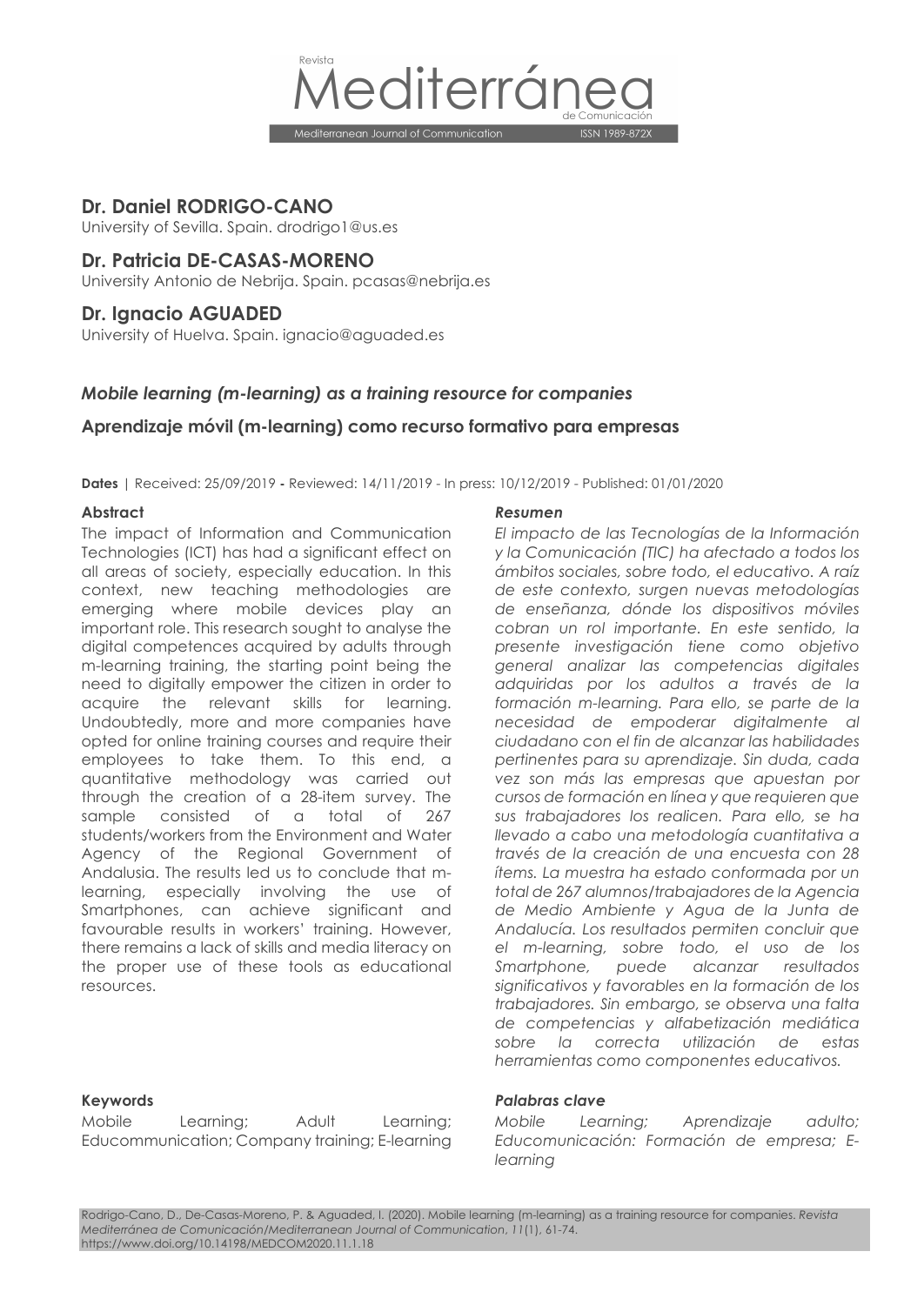# **1. Introduction**

# **1.1. The ICT serve for multiple aspects in the life of people**

The Information and Communication Technologies (ICT) are provoking great changes in the society of knowledge, and therefore, in the teaching-learning process, which allows for lifelong learning through internet-connected tools and social networks.

The use of the Internet has grown exponentially, thus, in Europe or North America, where more than 85% of the inhabitants are internet users, the increase has been almost 600% and 200%, respectively, from the year 2000 to 2019. The increase in its use is related to the speed with which it can be used. For example, in areas of Asia such as Taiwan or Singapore, the average download speed is more than 70 Mbps, and in many countries in Europe, the average download speed exceeds 30 Mbps in countries such as Sweden, Denmark, Luxemburg, Holland, Belgium or Spain (internetworldstas, 2019).

In 2017, 84% of the population of the European Union aged between 16 and 74 years old, indicated that they had used the internet in the last three months, where men utilized it more (85%) than women (82%). In Spain, these percentages increase up to an average of 85%, where the Spanish women had an increased percentage of use, up to 84%. These data increased in 2018, up to 96.6%, with the data highlighting a usage of more than 95% for those aged between 16 and 35 (Instituto Nacional de Estadística, 2018).

The technological revolution provided by the Internet and the integration of the ICT into every area of modern life result in changes in the manners of communication and relations, as well as how learning is conducted. The ICT have the potential to amplify and make flexible the student's access, making possible higher levels of learning, such as reflection, analysis, problem resolution and the making of decisions (García-Valcárcel & Tejedor, 2017). These technologies can also be employed for developing the student's skills for learning, analysis and the interpretation of information that is relevant not only for their fields of study, but fundamentally for acquiring basic competencies (Paramio, Delgado, & De-Casas, 2018).

# **1.2. The ICT have a prominent element: the Smartphone**

The Smartphone and the Tablet are two of the products that have experienced the greatest expansion in the last few years. These mobile devices have Internet access and a relative high use/charge battery life, with the possibility of downloading numerous applications, and possess diverse functionalities for performing any task.

According to the National Observatory of Telecommunications and the Information Society in 2017, the penetration of mobile phones in the world was 103.5 lines for every 100 inhabitants. Also, in Spain, 97.4% of the homes had a mobile telephone (Urueña, Prieto, Seco, Muñoz López, Ballestero, & Castro, 2018), and 88% of the Spanish population had a mobile phone, with this device being the most utilized for accessing the Internet (94.6%) (Ditrendia, 2017).

Internet access from mobile technology allows learning that is away from formal spaces (Pereira, Fillol, & Moura, 2019), that is personalized and localized (Economides, 2009). This learning is known as *mobile learning* (Sharples, 2003). The great expansion of mobile technology allows most of the population to have, in their Smartphones, some of the best 100 tools for learning, as considered by Hart (2018), such as YouTube, Google browser and Google Drive, with all of these facilitating mobile learning and collaborative learning.

*Mobile learning (m-learning)* is an intersection between *e-learning*, together with the "here and now" (Martin & Ertzberger, 2013). The possibility offered by the mobile devices to access the internet, at anytime and anywhere, and the fact that the device is usually carried at all times and everywhere, allows the user to obtain data and interact with the content daily (Sundgren, 2017).

# **1.3. E-learning from1960**

An evident use of the integrated use of the ICT from this perspective is *e-learning* (distance, virtual or mixed training), and its technological materialization par excellence, the LMS (*Learning Management Systems*) or VLE (*Virtual Learning Environments*) (Awang, Aji, Yaakob, Osman, Mukminim, & Habibi, 2018). The technology, the availability of the software (free or easy to access), the activity of user communities and developers, and the fast and easy access to the high-speed Internet has resulted in the proliferation of virtual classrooms or campuses in education institutions at all levels. *E-learning* allows collaborative learning through the systems mentioned above (LMS or VLE) which allow synchronous or asynchronous communication, promoting the learning process based on competencies (Mojarro, 2019).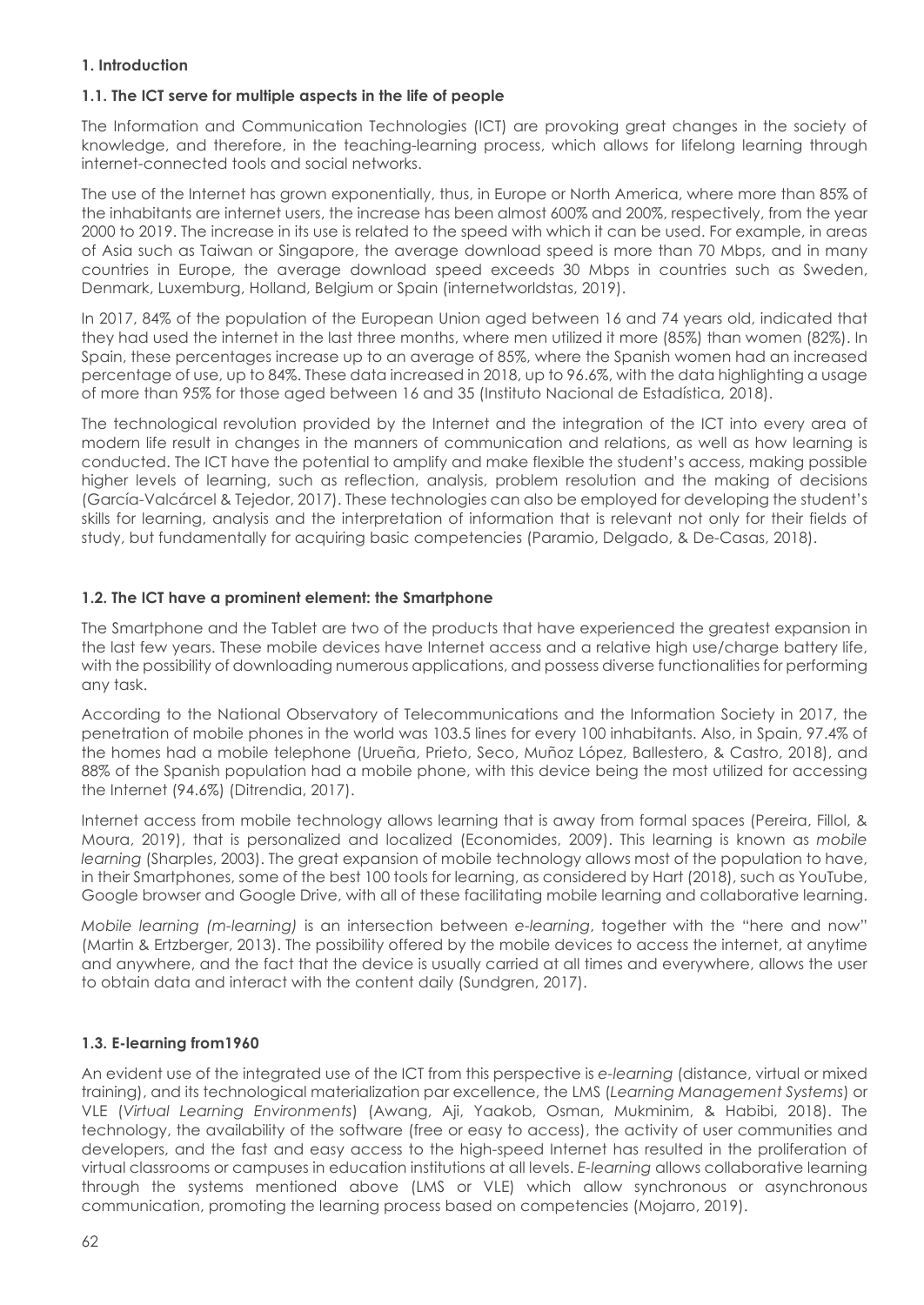As described by Downes (2012), the evolution of *e-learning* has lived through various generations, from the initial systems such as the PLATO systems from the 60s of the 20<sup>th</sup> century, through virtual information systems such as electronic mail (e-mail) and software, computer games and online games, the development of the elements that comprise *e-learning* such as the platforms themselves, from the *Content Management Systems (CMS)*, on to the *LMS* and the more modern ones such as *Learning Content Management Systems (LCMS)*. These are characterized, as described by Boneu (2007) by: interactivity, flexibility, scalability and massive online communications through individuals and computers that are connected online, allowing interoperability. This allows for the development of *mobile Learning (m-Learning)*, and also the option arises for the development of content managers, videoconferencing, cloud computing or the development of open content. Downes finalizes with the development of the idea of the MOOC (Massive Open Online Course) as the most current elements of *e-learning.*

All in all, from practically the appearance of the MOOC, these have been differentiated mainly into xMOOC, with the aim of recreating a conductor model, and on the other hand, the cMOOC, which is more connectivist, tries to build knowledge through interconnected exchange and learning, and the sMOOC, with proposals in the social networks (Osuna-Acedo & Gil-Quintana, 2017). Also, other authors include the term transferMOOC or tMOOC as a pedagogic perspective with the objective of the citizen's commitment (Osuna-Acedo, Marta-Lazo, & Frau-Meigs, 2018; Marta-Lazo, Osuna-Acedo, & Gil-Quintana, 2019).

The essence of *m-learning* is "to access information and knowledge at any time and place, from devices that students tend to carry with them everywhere, and which are considered friendly and personal" (Gikas & Grant, 2013, p.19).

Although the transferring of the teaching-learning processes to mobile devices is a strategy that is still found in a phase of growth and its duration is still unknown, due to its short existence, it will become another branch in the education of the future due to two reasons: the first is the large penetration of the mobile smartphones and the *tablets* in the home: the second is what is called "ubiquitous learning", defined by Burbules (2012, pg. 3) as that which can be conducted at anytime and anywhere, and makes possible "seamless learning" (Gros, 2015 :61).

The situatedness, the convenience and the contextuality of learning are features that are possible through *m-learning*, and which are recognized by the expression of "here and now". The mobile technology allows the adaptation of the process of teaching-learning to the context of the students, with the understanding of two types of contexts, that of learning (*Learning context)* (Al-Emran, Mezhuyev, & Kamaludin, 2018; Boelens, Voet, & De Wever, 2018) and mobility (*Mobile context*) (Zervas, Gómez, Fabregat, & Sampson, 2011; Kaliisa, Palmer, & Miller, 2019). The greater the adaptation to the context of the student, the greater the university student's interest (Gómez, Zervas, Sampson, & Fabregat, 2014).

A fact that also places *m-learning* in the epicenter of the current educational processes is the irruption of emergent technologies associated to the use of images, geolocalization, QR codes, Augmented Reality or simulations along with the proliferation of educational applications (Fundación Telefónica, 2014; Cabero, Fernández Robles, & Marín Díaz, 2017). And other applications that are not education-based, but that could have a communication and educational use, such as electronic email or the messaging applications such as WhatsApp (Al-Emran, Elsherif, & Shaalan, 2016; Ahmed, Hussain, Rizvin, & Vighio, 2018).

The latest developments in mobile technologies have created a new range of digital learning tools with touchscreens, with a broad range of applications, which have implied that many of the schools see them as a viable option for equipping their students with a learning resource that satisfies the demands of current times.

Ally and Prieto Blázquez (2014) have underlined that *m-learning* can make learning accessible across time zones and diverse/disperse locations. With the advances of *m-learning* and the intelligent mobile devices, other advantages are observed, such as access to media-rich content and improving the interaction among equals (Arpaci, 2016). Likewise, *m-learning* has two features that characterizes it (Peng, Su, Chou y Tsai, 2009): mobility and ubiquity. Baran (2014) also added, aside from the possibilities belonging to *mlearning*, features such as the immediate access to information/content, the possibility of finding answers that are adjusted to the situation (situatedness), to the interest of the subject (convenience) and the context (contextuality). It is because of these possibilities that companies are utilizing *m-learning* to facilitate their employees with access to knowledge they need whenever and wherever to maintain them updated with the rhythm of the business, which is constantly changing, and to be able to compete more effectively (Pande & Gomes, 2015). Some of these potentially beneficial properties for learning, which shape the current lines of research on the subject, are described below.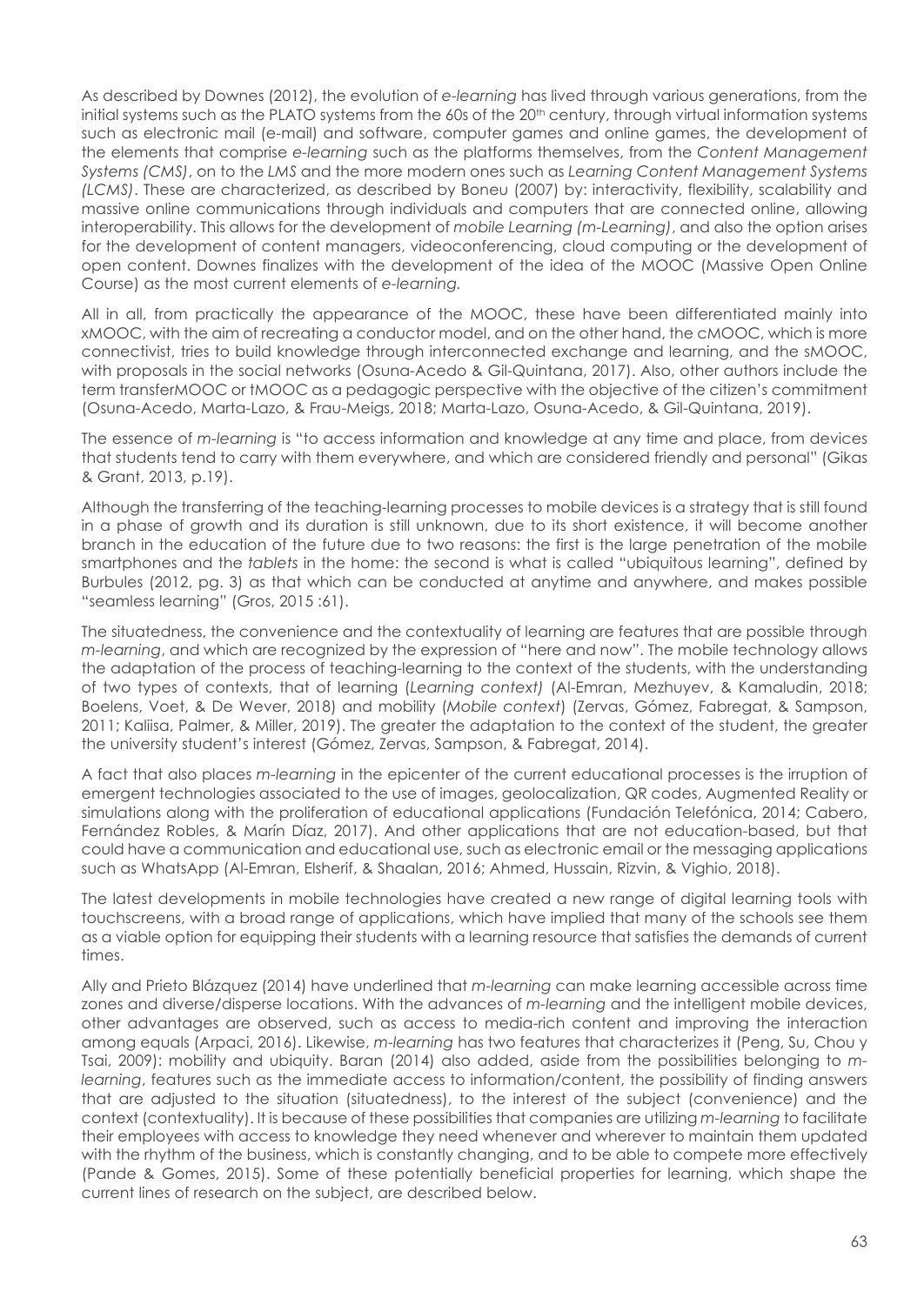The ICT allow learning methodologies that are flexible, ubiquitous and collaborative, and the communication with individuals who are experts in specific fields (Marta-Lazo, Hergueta-Covacho, & Gabelas-Barroso, 2106), the immediate connection with other classmates or teachers, and in this manner, the *Smartphone* allows learning in informal spaces or in non-habitual learning contexts (Ally & Samaka, 2013). *M-learning* can offer help mechanisms for teaching, such as polls and text messages with exchange of opinions in real time, which allow the teachers and the students to communicate freely and opportunistically for better teaching and learning (Wang, Shen, Novak & Pan, 2009).

Despite the possibilities and the almost universal access (in medium-high class areas of Western society) to the internet and the mobile technologies as well, there are still misgivings among the teachers, as well as the lack of contexts and institutional policies that make possible new methodologies Fombona & Rodil, 2018).

# *E-learning* **in public administration/companies**

The impact of the ICT are reformulating the skills that are needed for performing work. These abilities are, in part, the requirement of the cognitive and behavioral skills (up to 41% in advanced economies) (World Bank, 2019) and on the other hand, technology is considered as a tool for the efficient undertaking of the activities, as well as the functioning of text management in systems of operation, installation of applications and their use in Smartphones, navigation in information, efficient search for information, creative competencies, creation of contents (Guzmán-Duque, 2016). Along the same line, Van Deursen and Van Dijk (2011) state that the competencies required are operational and technological.

Along with this, as indicated by Garcia Aretio (2019), new types of work appear, or others are transformed, for which specific and new abilities are needed, with these being generally digital; jobs disappear and others will come, substituted by robots; the work environment, ever more so, is highly permeable, tending to inter-professional collaboration and the development of mixed professions; a changing job market, which will demand continuous training. Not all of this will be automated and many professions, reformulated, will still be needed; a degree is no longer, and will be less so, a guarantee of finding work. But the skills and competencies acquired will be so, as well as the ease of their acquisition; non-formal training has become more accessible through the net; the jobs that are most in-demand today did not exist in 2005 and will not exist in the future, at least as they are known today.

The current version of the European Framework of Digital Competencies for Citizens, currently named DigComp 2.1 (Carretero, Vourikari, & Punie, 2017) is organized in four initial levels of competency (initiation, intermediate, advanced and highly specialized), to make way to a more detailed description divided into eight levels of aptitude. The areas of competency defined are: digital information and literacy, online communication and collaboration, creation of digital content, online security and problem resolution (Table 1).

| <b>AREA OF COMPETENCY</b>        | <b>COMPETENCIES</b>                                               |  |  |  |
|----------------------------------|-------------------------------------------------------------------|--|--|--|
| Digital information and literacy | Navigate, search and filter data, information and digital content |  |  |  |
|                                  | Evaluate digital data, information and content.                   |  |  |  |
|                                  | Management of digital data, information and content               |  |  |  |
| Online communication and         | Interact through digital technologies                             |  |  |  |
| collaboration                    | Share through digital technologies                                |  |  |  |
|                                  | Citizen participation through digital technologies.               |  |  |  |
|                                  | Collaboration through digital technologies.                       |  |  |  |
|                                  | Behaviors online.                                                 |  |  |  |
|                                  | Management of digital identity.                                   |  |  |  |
| Creation of digital contents     | Development of contents.                                          |  |  |  |
|                                  | Integration and re-creation of digital content.                   |  |  |  |
|                                  | Copyright and intellectual property licenses.                     |  |  |  |
|                                  | Programming                                                       |  |  |  |
| Internet security                | Protection of devices.                                            |  |  |  |
|                                  | Protection of personal data and privacy.                          |  |  |  |
|                                  | Protection of health and well-being.                              |  |  |  |
|                                  | Environmental protection.                                         |  |  |  |

| Table 1. Areas of competencies and competencies of DigComp |
|------------------------------------------------------------|
|------------------------------------------------------------|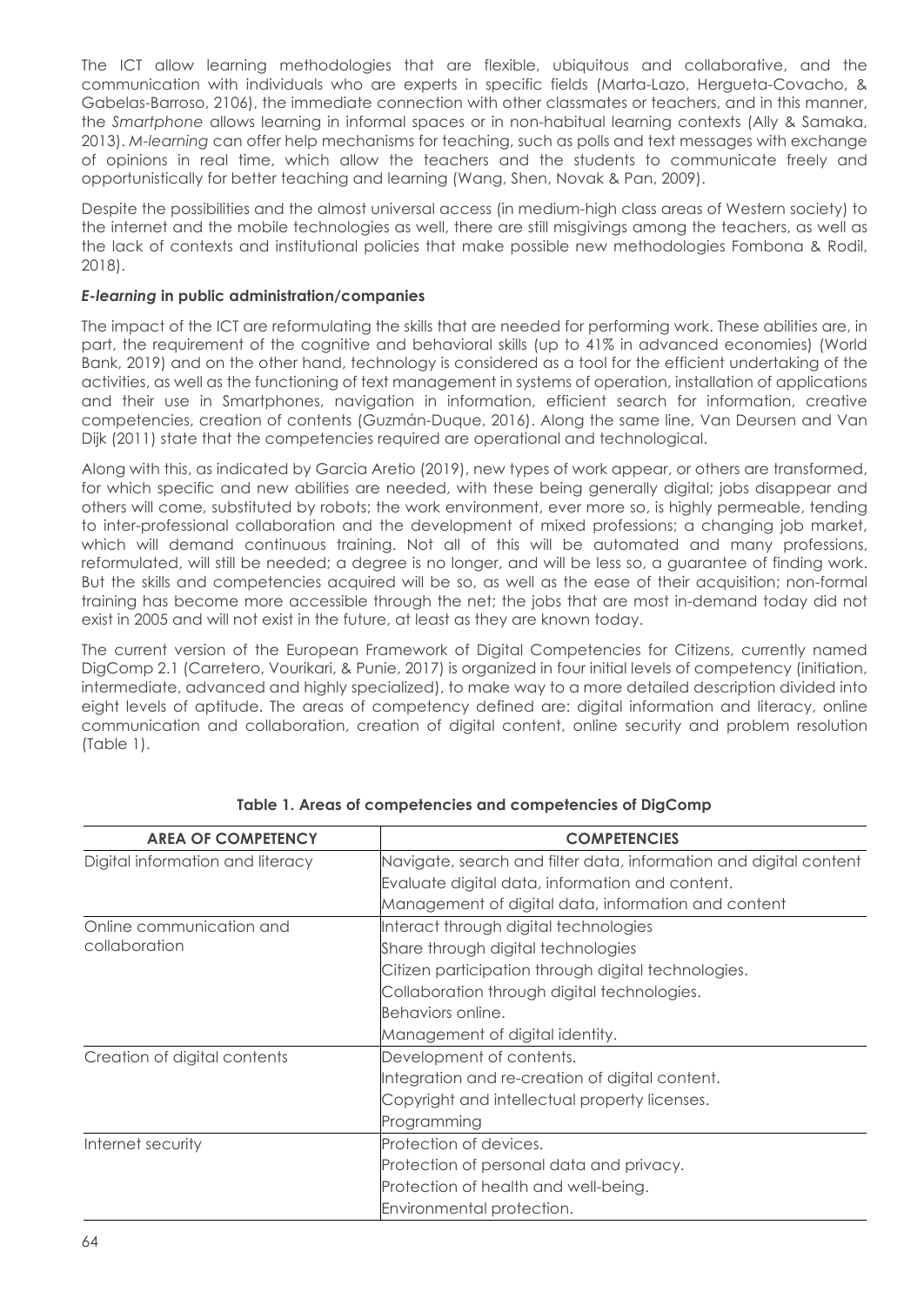| Identification of technological needs and answers. |
|----------------------------------------------------|
| Creative use of digital technologies.              |
| Identify gaps in digital competencies.             |
|                                                    |

### Source: Author created starting from Carretero, Vourikari, & Punie (2017).

Learning during adulthood is an important channel for re-setting skills so that they are in agreement with the future of work, but its design needs serious reformulation (World Bank, 2019). Indeed, *e-learning* and *mlearning* have emerged as an efficient possibility for becoming the training medium for thousands of students, as shown by the volume of sales in this sector, numbering 150 billion Euros with an annual growth of 5% (Docebo, 2016). Companies consider *e-learning* as a budget and productivity solution in the presence of business needs and changes in technology, which pushes them to take *online* training actions as compared to more traditional solutions, so that training through social networks and mobile devices is included, as well as the inclusion of *learning analytics* and learning in the cloud.

Companies, as other organizations in civil society, take on education projects that go beyond the education system, and this is named non-formal education. This learning process allows for lifelong learning, and it is in this space in which training in technology is made possible, as a transformative tool (Guzmán-Flores and García-Redondo, 2016).

In Spain, the State Foundation for the Training in Employment (State Foundation for Training, 2019) is the reference institution for lifelong learning, with the aim of being present in all the areas of economic, social and work life, and trying to improve the competencies of workers and businessmen and women for the changes in the job market and production sectors. To achieve these objectives, it favors the access to free and high quality information for all the workers, active or unemployed. This initiative is regulated by law 30/2015, which regulates the system of professional training in the area of work and allows training on activities belonging to the companies themselves, and also allows the compliance of the requisite about information on programmed training activities.

The State Foundation for the Training in Employment allows for assessing data on the volume and characteristics of the training developed by Spanish businesses and the workers. IN 2018, more than 360,000 companies participated, which represented 21.2% of the potential companies that benefitted from training subsidies. These data allow the examination of the training methodology utilized by the businesses. As observed in Table 2, the number of participants grew from almost 600,000 in 2004 to 4.4 million in 2018. Of these, in 2004, only the *e-learning* training methodology was utilized in 4.72% of the cases, with this number exceeding 20% in 2016, almost reaching 1.5 million of *e-learning* participants in 2018. This represents 42% of the hours utilized for training in 2018 from a total of 65,478,682 hours of training given.

| Year |           |               | Percentage of Participants Total Participants Percentage hours of training Total hours |               |           |            |
|------|-----------|---------------|----------------------------------------------------------------------------------------|---------------|-----------|------------|
| Year | In-person | Tele-training |                                                                                        | Tele-training | In-person |            |
| 2004 | 75.76     | 4.72          | 596,470                                                                                | 5.38          | 70.67     | 15,725,424 |
| 2005 | 72.08     | 3.43          | 936,860                                                                                | 4.51          | 65.77     | 24,899,472 |
| 2006 | 64.78     | 4.73          | 1,156,085                                                                              | 5.47          | 56.44     | 32,457,719 |
| 2007 | 65.98     | 4.91          | 1,580,809                                                                              | 6.64          | 51.40     | 44,012,587 |
| 2008 | 63.34     | 5.75          | 1,997,546                                                                              | 7.95          | 45.44     | 53,990,008 |
| 2009 | 60.33     | 7.71          | 2,421,153                                                                              | 10.32         | 38.92     | 67,253,840 |
| 2010 | 59.78     | 8.85          | 2,771,069                                                                              | 11.74         | 35.59     | 74,261,275 |
| 2011 | 60.47     | 8.46          | 2,986,493                                                                              | 11.22         | 35.80     | 80,654,568 |
| 2012 | 58.93     | 9.89          | 3,176,789                                                                              | 13.03         | 35.31     | 82,772,544 |
| 2013 | 57.98     | 10.91         | 3,224,182                                                                              | 14.18         | 34.87     | 82,435,580 |
| 2014 | 588       | 10.87         | 3,291,803                                                                              | 14.78         | 36.36     | 79,904,742 |
| 2015 | 61.06     | 13.28         | 3,576,748                                                                              | 14.72         | 37.26     | 79,229,257 |
| 2016 | 766       | 21.51         | 3,766,997                                                                              | 41.72         | 53.69     | 64,276,809 |
| 2017 | 76.77     | 21.77         | 4,017,000                                                                              | 40.87         | 54.92     | 63,822,032 |
| 2018 | 75.51     | 23.53         | 4,413,853                                                                              | 41.49         | 55.67     | 65,478,682 |

# **Table 2. Number of participants**

Source: Author created from the State Foundation for Training, 2019.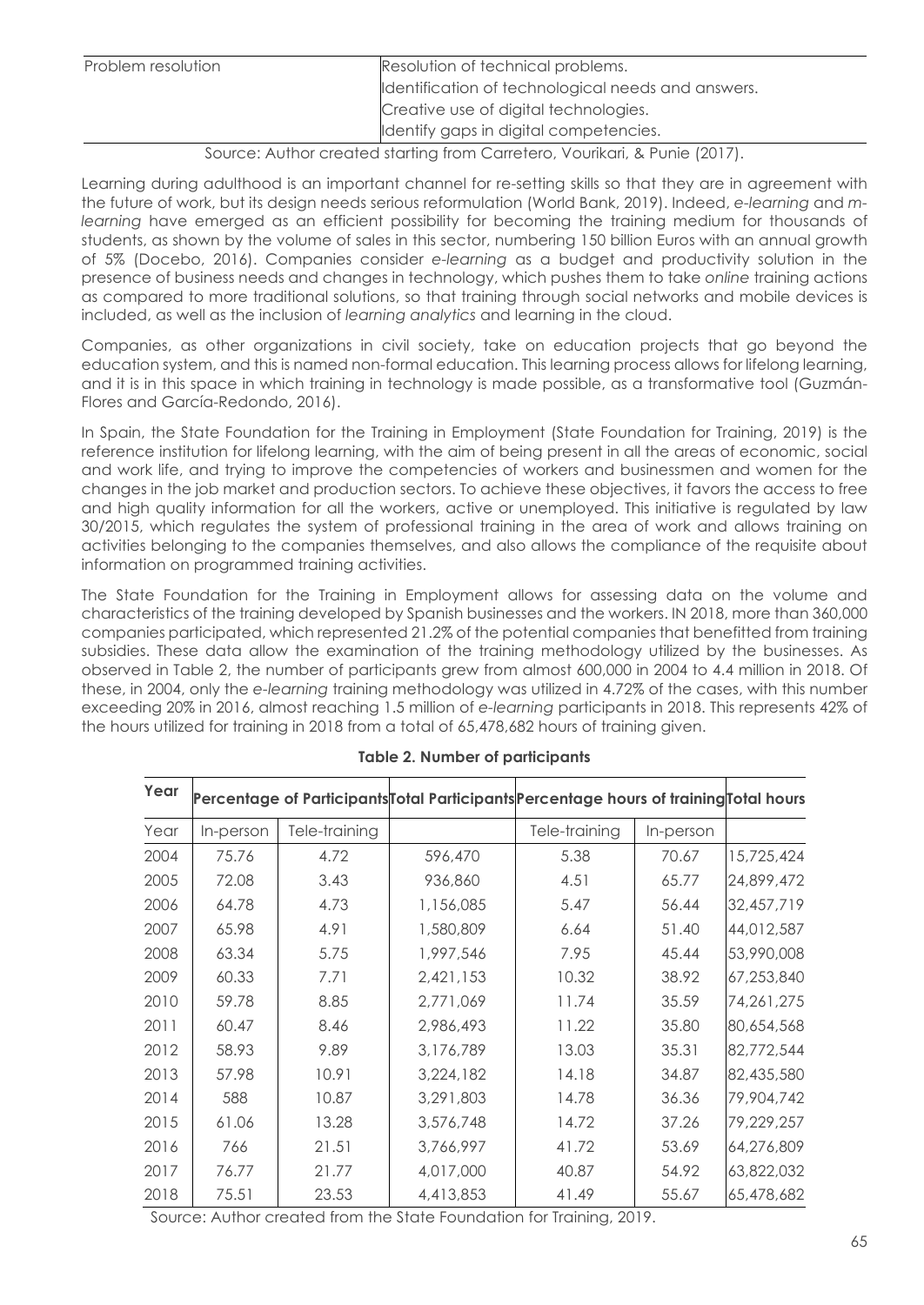# **2. Methodology**

The general objective of the present study is to analyze the digital competencies acquired by adults through m-learning training. For this, we start from the need to digitally empower the citizens in order for them to obtain the pertinent skills for learning. Without a doubt, more and more companies bet on online training and require the workers to take the courses.

To conduct the present research study, a quantitative exploratory-descriptive methodology was utilized. Del Canto & Silva (2013) point that this type of method utilizes the collection of data to demonstrate that the prior objectives have been accomplished. Likewise, they attest that it is important to start from a numerical basis and the statistical analysis to establish patterns of behavior and prove theories, confirming the rigorousness of the research process. On her part, González (2010) highlights that this type of analysis allows for the better comprehension and interpretation of the phenomenon in the study. In this sense, to be able to conduct this research, a poll was created as the data collection instrument to reach the objectives of the study.

As for the reliability and validity of the instrument, it was approved by 10 national and international experts on the subject of communication and education, and it obtained a high internal consistency (Cronbach's Alpha = 0.815). Likewise, among the judges, a high degree of agreement can be highlighted  $(k= 0.746)$ , thus achieving a high degree of agreement. According to George and Mallery (2003, p. 231), if Cronbach's Alpha is higher than 0.9, it can be confirmed that the reliability is excellent. On the contrary, if it is higher than 0.80, it is good.

The poll was composed by a total of 28 items, established and created around two well-differentiated blocks. On the one hand, a sociodemographic profile with a total of 6 questions, and on the other hand, 22 questions developed through the use of a Likert scale, where 1 means total disagreement and 4 completely in agreement. As for the first block, (items 1-6), these are questions related with gender, year, position at the company, province, availability of a Smartphone and frequency of use. On its part, the second block is comprised by a series of dimensions, which are detailed next: 1) Knowledge and use of the Smartphone (items 7-10), 2) Training and professional uses of the *Smartphone* (items 11-20) and 3) Quality of the online virtual courses (items 21-28). In summary, this instrument collects matters related with the properties of *m-learning* through mobile apps, as well as the commitment/involvement of the students in the learning process. For the collection of data, the questionnaire was sent through the *Online* Training Platform of the Environment and Water Agency of the Junta of Andalusia (the Agency) with the LMS of free software Moodle.

On the other hand, as for the study sample, 267 Agency workers took part in the study. In 2018, 4,647 workers worked at the Agency, of which 75% were forest firefighters in the entire Autonomous Community of Andalusia. Also, 25% had functions related with the conservation of biodiversity, and water, soil and air quality, as well as cross-sectional functions such as management of human resources, prevention of occupational risks, administrative and computer tasks. Likewise, each of these study subjects had taken the course "Road Safety", with a duration of 2 hours to facilitate the possibility of its monitoring through the Smartphone, although the students could also complete it through the computer.

The research was conducted with this course. To obtain this sample quantity, a simple random sample was utilized. According to Torres, Paz & Salazar (2004), this type of sampling is utilized when all the elements of the population possess the same probabilities of being selected as part of the sample. Thus, the probability is known. Lastly, the aim of this study is framed in conducting the pertinent descriptive analyses.

### **3. Analysis of the results**

# **3.1. Sociodemographic analysis**

The present research starts with the sociodemographic analysis of the sample. In this sense, the significant differences found in the first item can be underlined. This first item, related to the gender of the sample, shows the participation of a high number of men (251) as opposed to women (16) in this professional sector (Figure 1).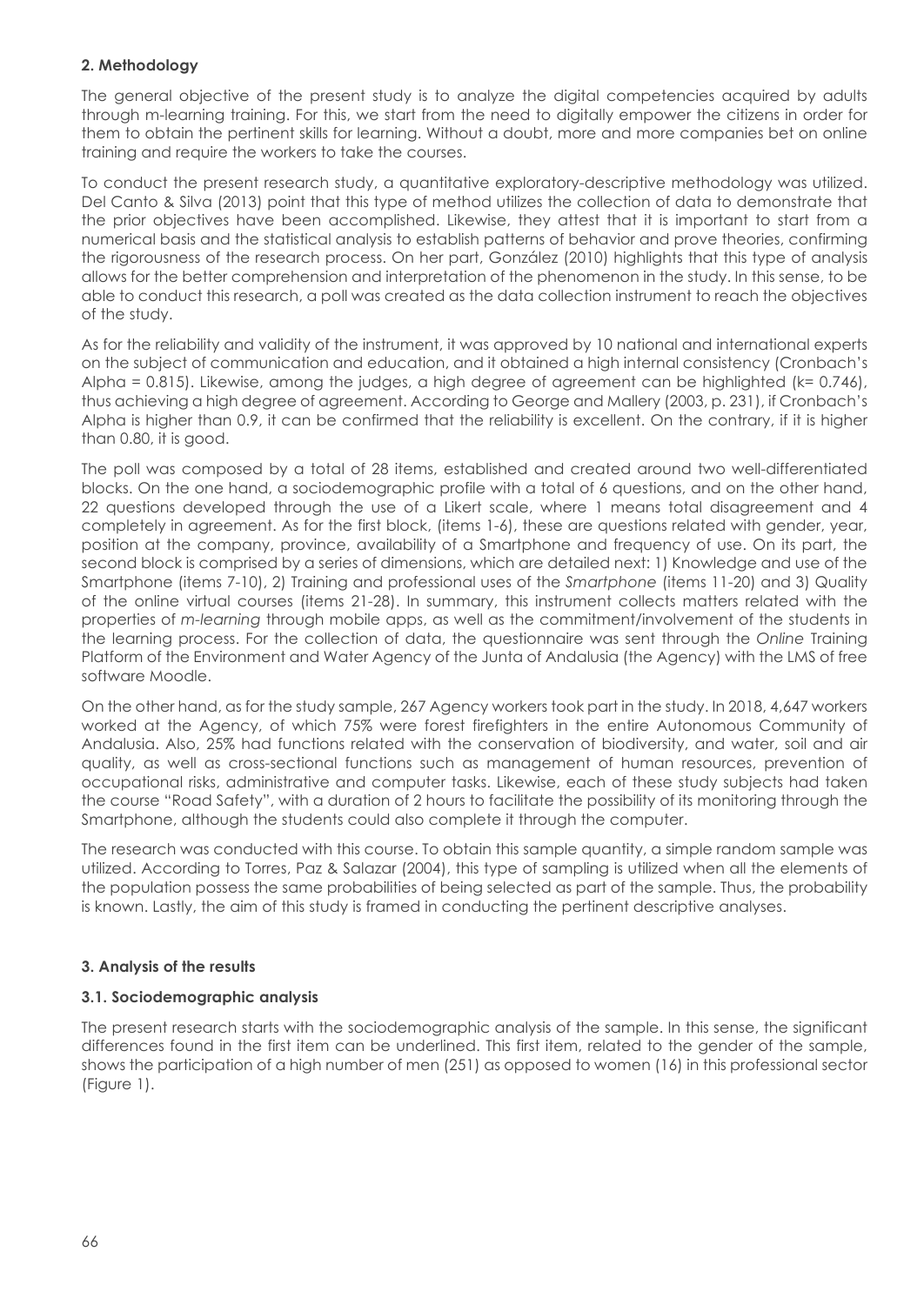# **Figure 1: Gender of the sample**



Source: Author created

On its part, as for the age/year or birth, those born between 1970-1979 dominated, with ages between 40- 49 years (101), followed by those born between 1980-1989, whose ages oscillated between 30-39 (76). However, the participation was lesser for those individuals who belonged to the 1950-1959 strata, aged between 50-69 year old, with this group being closer to retirement (Figure 2).





Source: Author created

As for the position they occupy within the organization, it should be highlighted that the specialistsoperators (201) were the most common, followed by other posts without specification (22) and foremanresponsible-boss of a group (21) (Figure 3).





Source: Author created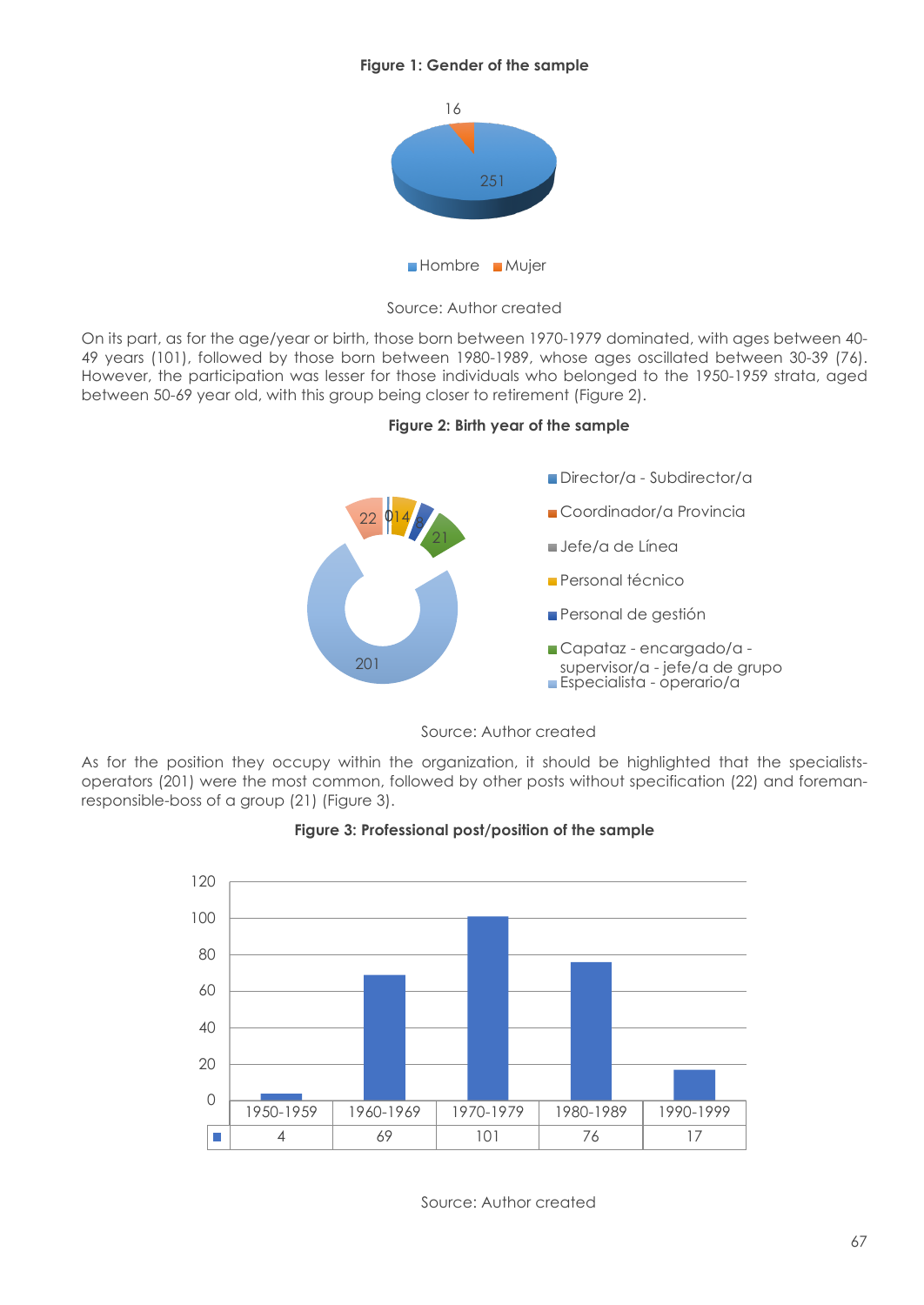Lastly, only 13 of those polled indicated that they did not have a Smartphone available. This is significant for the study, as the intention is to understand the influence, knowledge and use of the new technologies for continuous training at the professional level. Likewise, those polled confirmed that they used their Smartphones around 2 hours a day (92), followed by around three hours a day (52). The lowest value was observed for those people who used these devices at all times (11) (Figure 4).



### **Figure 4: Use of the Smartphone**

In brief, the profile of those polled is an individual who is male, who is aged between 40-49 years old, with a medium level position of specialist-operator at the company and with an average use of the Smartphone of two hours a day.

### **3.2. Descriptive statistical analysis**

After the socio-demographic analysis, the results belonging to the descriptive exploration (mean and standard deviation) should be highlighted. For this, three dimensions were taken into account, which will help with elucidating the opinions of the study sample.

The first dimension –Use of the Smartphone- had means close to 3, which could indicate some inequalities in those items with lower scores. As for the higher values, these are found in items 10 (2.85), 9 (2.77) and 8 (2.73). These are related to «I know about useful Smartphone applications for work», «I download applications for the Smartphone» and «I know what Smartphone application are». On their part, lower values were found in items 12 (1.97), 11 (2.55), 13 (2.58). These items were related to «I use the Smartphone in meetings», «I use the Smartphone for my work», «I use the Smartphone to communicate with my work colleagues». On the other hand, the standard deviation had values close to 1. In this sense, it could be said that statistically significant differences were not found. In summary, it can be highlighted that the users had a high level of frequency and use of the Smartphone for activities related with their profession. Nevertheless, the lack of collaborative work through the Smartphone is underlined (Table 3).

|                    | N   | Minimum | Maximum | Mean | Std. Dev. |
|--------------------|-----|---------|---------|------|-----------|
| Item <sub>7</sub>  | 267 |         | 4       | 2.69 | 1.224     |
| Item 8             | 267 |         | 4       | 2.73 | 1.209     |
| Item $9$           | 267 |         | 4       | 2.77 | 1.172     |
| Item $10$          | 267 |         | 4       | 2.85 | 1.044     |
| Item $11$          | 267 |         | 4       | 2.55 | 1.183     |
| Item $12$          | 267 |         | 4       | 1.97 | 1.155     |
| Item $13$          | 267 |         | 4       | 2.58 | 1.288     |
| Item $14$          | 267 |         | 4       | 2.59 | 1.206     |
| Valid N (according | 267 |         |         |      |           |
| to the list)       |     |         |         |      |           |

**Table 3. Dimension 1- Use of the** *Smartphone*

Source: Author created

Source: Author created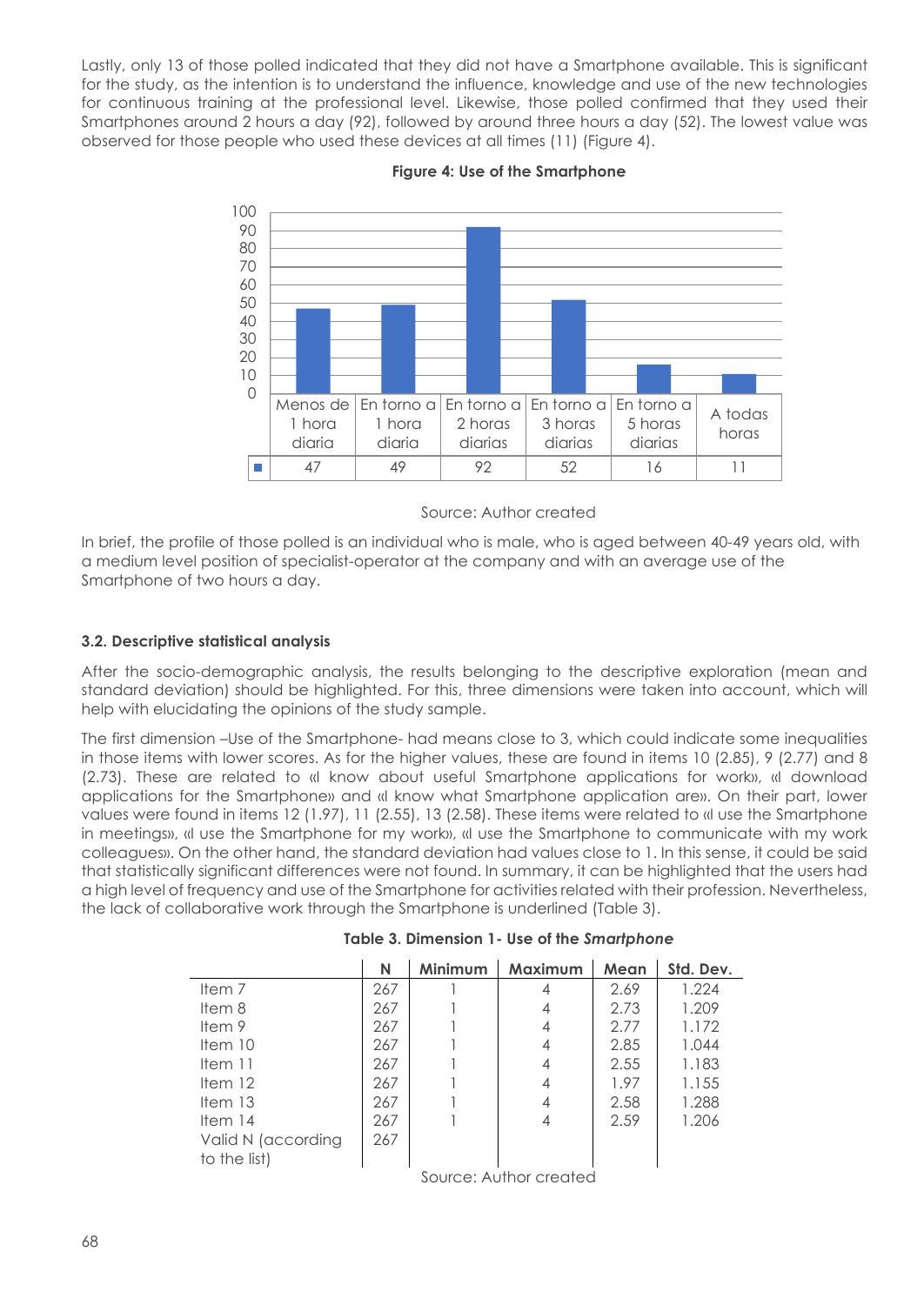In the second dimension –Smartphone and training- means close to 3 can be observed. The items with that were scored the highest were items 15 (2.93), 16 (2.93) and 19 (2.92). These items were «It allows me to search for information quickly», «It allows me to access content at anytime and anywhere». As for the items with the lowest scores, items 21 (2.61), 18 (2.63) and 17 (2.75) can be underlined. These are related with «It allows me to learn through educational games mechanics and techniques», «It gives me security when doing work with my colleagues, because it allows me to have contact with them, at any time» and «It improves my access to documents for their posterior reading».

On the other and, the standard deviations show values higher than 1, indicating that there are no statistically significant differences. Ultimately, it is necessary to highlight that the study sample had an interest and high abilities for accessing any type of information through the Smartphone. However, a lack of correct media literacy was observed for the correct use of the instrument in the professional area (Table 4).

|                                 | N   | <b>Minimum</b> | Maximum | Mean | Std. Dev. |
|---------------------------------|-----|----------------|---------|------|-----------|
| Item $15$                       | 267 |                | 4       | 2.93 | 1.151     |
| Item $16$                       | 267 |                |         | 2.93 | 1.156     |
| Item $17$                       | 267 |                | 4       | 2.75 | 1.215     |
| Item 18                         | 267 |                | 4       | 2.63 | 1.208     |
| Item $19$                       | 267 |                | 4       | 2.92 | 1.143     |
| Item 20                         | 267 |                |         | 2.84 | 1.193     |
| Item $21$                       | 267 |                | 4       | 2.61 | 1.109     |
| Valid N (according to the list) | 267 |                |         |      |           |

# **Table 4. Dimension 2-** *Smartphone* **and training**

valia N (according to the list)  $\mid 267 \mid$ 

Source: Author created

Lastly, the third dimension –Course/Training- exhibited values close and higher than 3. The most important items were (3.1), (3.08), (3.08). These scores corresponded to «With respect to the road safety course, the length of the course was optimal», «With respect to the road safety course, it was easy for me to take the course», and «With respect to the road safety course, the content of the course was adequate». On their part, the least important items were 24 (2.45) and 26 (2.66). These items were «With respect to the road safety course, I used the *Smartphone* to take the course» and «With respect to the road safety course, if I have used the *Smartphone*, I would recommend this type of virtual course». As for the standard deviation, the values were close to 1, indicating that statistically significant differences were not found. Thus, those polled point to the development of the course being correct and ideal for the objectives set. However, the lack of the correct use of the Smartphone as a learning tool is still latent. This affirmation can be linked to the existence of a digital divide and a generational divide, as not all of those polled have been able to become digital immigrants. Likewise, they have not acquired the necessary competencies for correctly utilizing this instrument in the multiple areas of their lives (Table 5).

|                                 | N   | Minimum | <b>Maximum</b> | Mean | Std. Dev. |
|---------------------------------|-----|---------|----------------|------|-----------|
| Item $22$                       | 267 |         | 4              | 3.05 | 1.057     |
| Item $23$                       | 267 |         | 4              | 3.19 | .908      |
| Item $24$                       | 267 |         | 4              | 2.45 | 1.245     |
| Item $25$                       | 267 |         | -5             | 3.08 | 1.160     |
| Item $26$                       | 267 |         | 4              | 2.66 | .208      |
| Valid N (according to the list) | 267 |         |                |      |           |

Valid N (according to the list) 267

Source: Author created

 $\mathbf{I}$ 

# **4. Discussion**

The impacts of the ICT on the teaching-learning processes are evident at every level of education. However, the training of adults has gained greater importance, and this is conducted in companies with the objective of improving the skills of the workers. For this reason, the aim of the present work was to try to analyze which were the pedagogic/didactic properties of *m-learning* through mobile apps (Cheon, Lee, Crooks, & Song, 2012), and in which manner these determined the commitment/implication of the adults in the learning processes, and the cognitive results in the area of road safety education.

As pointed out by multiple authors within the theoretical framework of this study, the technological revolution has allowed the integration of the ICT in every professional and social sphere. Likewise, the appearance of the new mobile devices has helped with the access to information and to increase the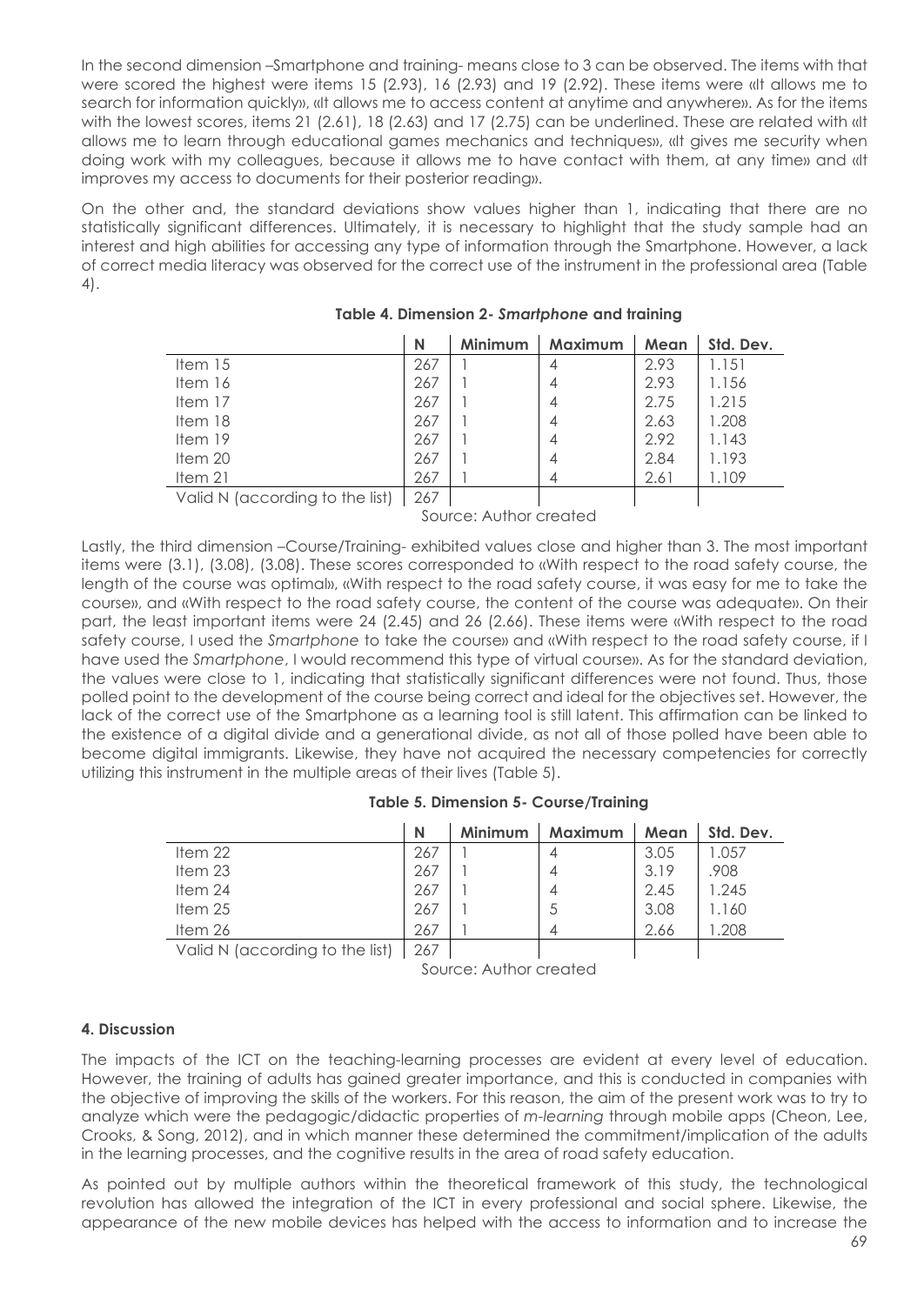training of the users (Pereira, Fillol, & Moura, 2019). Starting with this technological evolution, the *m-learning* term is born, whose methodology offers the possibility of more easily accessing information and knowledge. To this, its ubiquitous characteristic should be added: being informed at any place and any time (Arain, Hussain, Rizvi, & Vighio, 2018).

Without a doubt, the mobile devices have become a basic right of society. The diversity of messages and information that are transmitted and received through them is alarming (Gikas & Grant, 2013, pg.19). This, in some occasions, provokes a severe infoxication and disinformation of the users. For this, it is important for them to become media literate. Thus, they should acquire a series of related and specific skills and competencies (Arpaci, 2016; Ally and Prieto Blázquez, 2014).

Taking into account what has been presented, it is important to point out that learning about this topic is significant at any age, overall as related to work life. The companies, at the same time as society, technologically evolve, and for this, they require specialized and well-trained workers. In this sense, it is necessary to highlight that these teaching methodologies stand out as being the most popular.

# **5. Conclusions**

The inclusion of the new technologies in the area of teaching is provoking a vertiginous development with the appearance of new teaching methodologies. *M-learning*, as previously mentioned, has gained a notorious role in current training methods. The online virtual courses developed through mobile devices have created unprecedented significant advances. Thus, the business sector has become even more so interested in training their employees in this particular manner.

In response to the object of study of the present research, its achievement can be highlighted. Without a doubt, the digital competencies of the workers from the Environment and Water Agency of the Junta of Andalusia, as well as the skills, knowledge and training on the use of the *Smartphone* for their training, were analyzed. In this sense, the results obtained through the analysis instruments allows us to highlight that in the company where the Road Safety course was provided, more than half of those polled (65%) utilized the Smartphone for more than 2 hours per day. Likewise, the data obtained demonstrate that the users frequently use the Smartphone for the undertaking of their profession, although there is a lack of the correct use of these technologies as learning tools. Due to this, the existence of a digital divide is underlined, as indicated by previous studies (Tirado-Morueta, Aguaded, & Hernando-Gómez, 2018).

It should be highlighted that, through this study, we can evidence how some of the Digital Competencies have not yet reached the level of companies, such as for example, the "Collaboration through digital technologies" (Carretero, Vourikari, & Punie, 2017). Likewise, the people polled were not familiarized with this type of training either. Nevertheless, the subjects did have high levels in the competencies related with information and digital literacy, such as fast search for information or access to digital content.

On the other hand, the results show that the students did utilize their Smartphone to take the course. Nevertheless, it was observed that there was a lack of the correct use of the technology as a learning tool. Along this line, it is important to underscore that the use of the Smartphone for completing *e-learning* courses, is adequate (Briz-Ponce, Pereira, Carvalho, Juanes-Méndez, & García-Peñalvo, 2017), despite the considerable deficit of digital and media literacy. Also, it is necessary to establish actions that favor the interaction and collaborative work through the Smartphone, according to the analysis.

In summary, at the level of work, it can be observed how scarce training in media and digital competency is, as the age of those polled increases. As pointed out, this technological inequality is intimately linked to the existence of a digital and generational divide, re-enforcing the need for training on these new technologies as a means for education and training. In this way, it is important to re-enforce the learning and the training of students in order to shape citizens who are critical and responsible when faced with a substantial amount of information, which is transmitted daily through multiple communication channels.

### **6. Bibliographic references**

[1] Ahmed, A.A., Hussain, Z., Rizvin, W.H., & Vighio, M.S. (2018). An analysis of the influence of a mobile learning application on the learning outcomes of higher education students. *Univ Access Inf Soc*, 17, 325– 334. https://dx.doi.org/10.1007/s10209-017-0551-y

[2] Al-Emran, M., Mezhuyev, V., & Kamaludin, A. (2018). Technology Acceptance Model in M-learning context: A systematic review. *Computers & Education*, 125, 389-412. https://dx.doi.org/10.1016/j.compedu.2018.06.008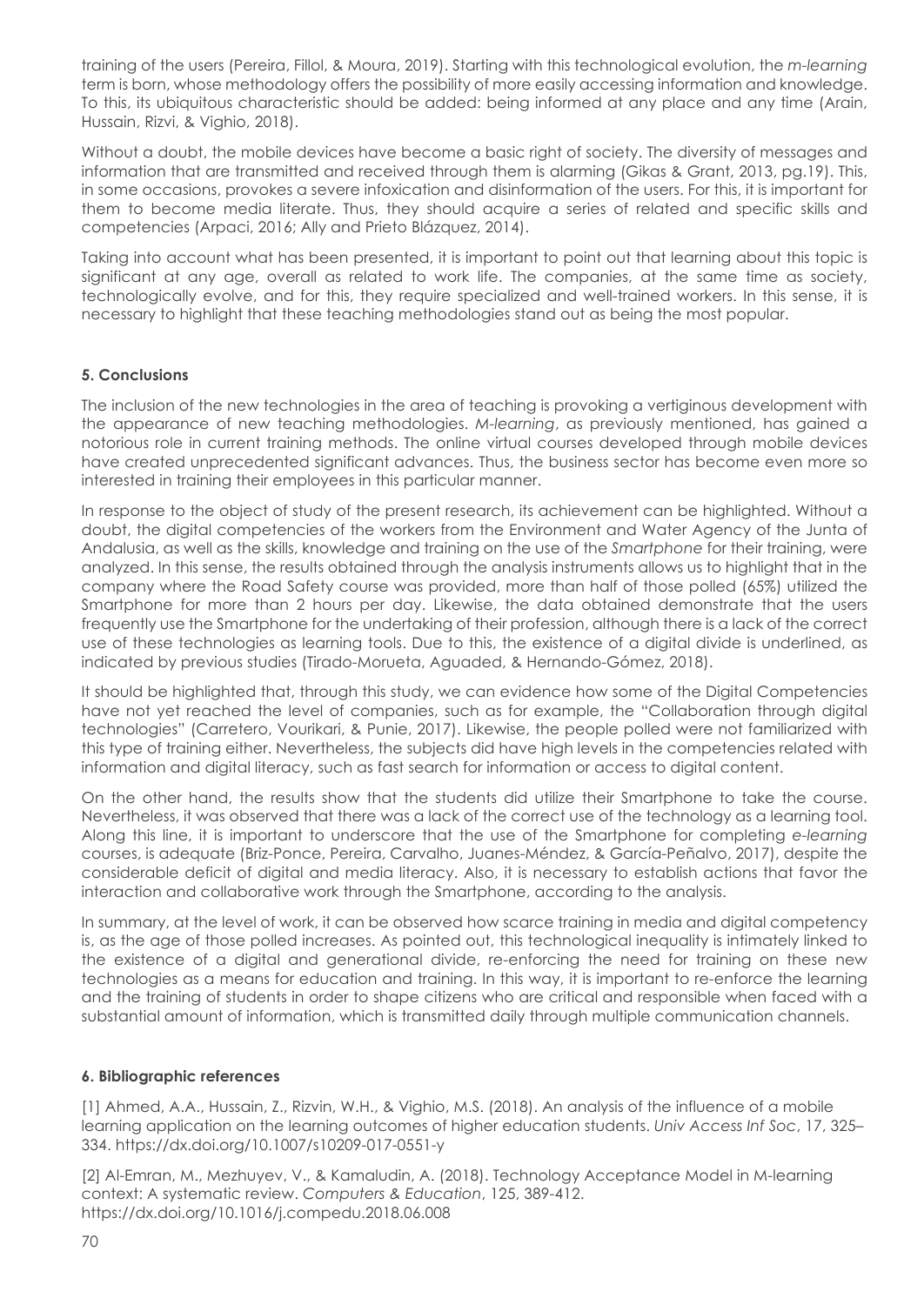[3] Al-Emran,M., Elsherif, H.M., & Shaalan, K. (2016). Investigating attitudes towards the use of mobile learning in higher education. *Computers in Human Behavior*, 56, 93-102. http://dx.doi.org/10.1016/j.chb.2015.11.033

[4] Ally, M. & Prieto-Blázquez, J. (2014). What is the future of mobile learning in education?. *RUSC. Universities and Knowledge Society Journal*, 1, 142-151. http://dx.doi.org/10.7238/rusc.v11i1.2033

[5] Ally, M., & Samaka, M. (2013). *Improving Communication skills in the workplace using mobile Learning*. Presentación en Simposium de Mobile Learning, UNESCO Mobile Learning Week, Paris, France.

[6] Arpaci, I. (2016). Design and Development of Educational Multimedia: The Software Development Process for Mobile Learning. In J. Holland (Coord.), *Wearable Technology and Mobile Innovations for Next-Generation Education* (pp. 147-165). Kansas (EEUU): IGI Global. http://dx.doi.org/10.4018/978-1-5225- 0069-8

[7] Arain, A., Hussain, Z., Rizvi, W., & Vighio, M. (2018). An analysis of the influence of a mobile learning application on the learning outcomes of higher education students. *Univ Access Inn Soc*, 17, 325-334. https://dx.doi.org/10.1007/s10209-017-0551-y

[8] Awang, H., Aji, Z.M., Yaakob, M.F.M., Osman, W.R.S., Mukminim, A., & Habibi, A. (2018). Teachers' intention to continue using Virtual Learning Environment (VLE): Malaysian context. *J. Technol. Sci. Educ*., 8(4), 439-452. https://dx.doi.org/10.3926/jotse.463

[9] Baran, E. (2014). A Review of Research on Mobile Learning in Teacher Education*. Educational Technology & Society*, 17(4), 17-32.

[10] Boelens, R., Voet, M., & De Wever, B. (2018). The design of blended learning in response to student diversity in higher education: Instructors' views and use of differentiated instruction in blended learning. *Computers & Education*, 120, 197-212. https://dx.doi.org/10.1016/j.compedu.2018.02.009

[11] Boneu, J.M. (2007). Plataformas abiertas de e-learning para el soporte de contenidos educativos. *RUSC, Universities and Knowledge Society Journal*, 4, 117-182.

[12] Briz-Ponce, L., Pereira, A., Carvalho, L., Juanes-Méndez, J.A., & García-Peñalvo, F.J. (2016). Learning with mobile technologies-Students' behavior. *Computers in Human Behavior*, 72, 612-620. http://dx.doi.org/10.1016/j.chb.2016.05.027

[13] Burbules, N. (2012). El aprendizaje ubicuo y el futuro de la enseñanza. *Encounters/Encuentros/ Rencontres on Education*, 13, 3-14.

[14] Cabero, J., Fernández Robles, B., & Marín Díaz, V. (2017). Dispositivos móviles y realidad aumentada en el aprendizaje del alumnado universitario. Mobile devices and augmented reality in the learning process of university students. *RIED. Revista Iberoamericana de Educación a Distancia* 20(2), 167-185. http://dx.doi.org/10.5944/ried.20.2.17245

[15] Carretero, S., Vuorikari, R., & Punie, Y. (2017). *DigComp 2.1: The Digital Competence Framework for Citizens with eight proficiency levels and examples of use*. Disponible en http://bit.ly/34r1c4W

[16] Cheon, J., Lee, S., Crooks, S., & Song, J. (2012). An investigation of mobile learning readiness in higher education based on the theory of planned behavior. *Computers & Education*, 59, 1054-1064.

[17] Del Canto, E., & Silva, A. S. (2013). Metodología cuantitativa: abordaje desde la complementariedad en ciencias sociales. *Revista de Ciencias Sociales*, 141, 25-34. http://dx.doi.org/10.15517/RCS.V0I141.12479

[18] Ditrendia (2017). *Informe Mobile en España y en el Mundo 2017*. Disponible en http://bit.ly/2m1f6tF

[19] Docebo (2016). *Elearning market trends and forecast 2017-2021*. Disponible en http://bit.ly/2kpJsG0

[20] Downes, S. (2012*). E-Learnig Generations*. Disponible en http://bit.ly/2kryRdx.

[21] Economides, A. (2009). Adaptive context-aware pervasive and ubiquitous learning. *International Journal of Technology Enhanced Learning*, 1(3), 169-192. http://dx.doi.org/ 10.1504/IJTEL.2009.024865

[22] Fombona, J. & Rodil, F.J. (2018). Niveles de uso y aceptación de los dispositivos móviles en el aula. *Píxel-Bit. Revista de Medios y Educación*, 52, 21-35. http://dx.doi.org/10.12795/pixelbit.2018.i52.02

[23] Fundación Estatal para la Formación en el Empleo (2019). *Formación en las empresas. Informe anual 2018*. Disponible en http://bit.ly/2mlLYh8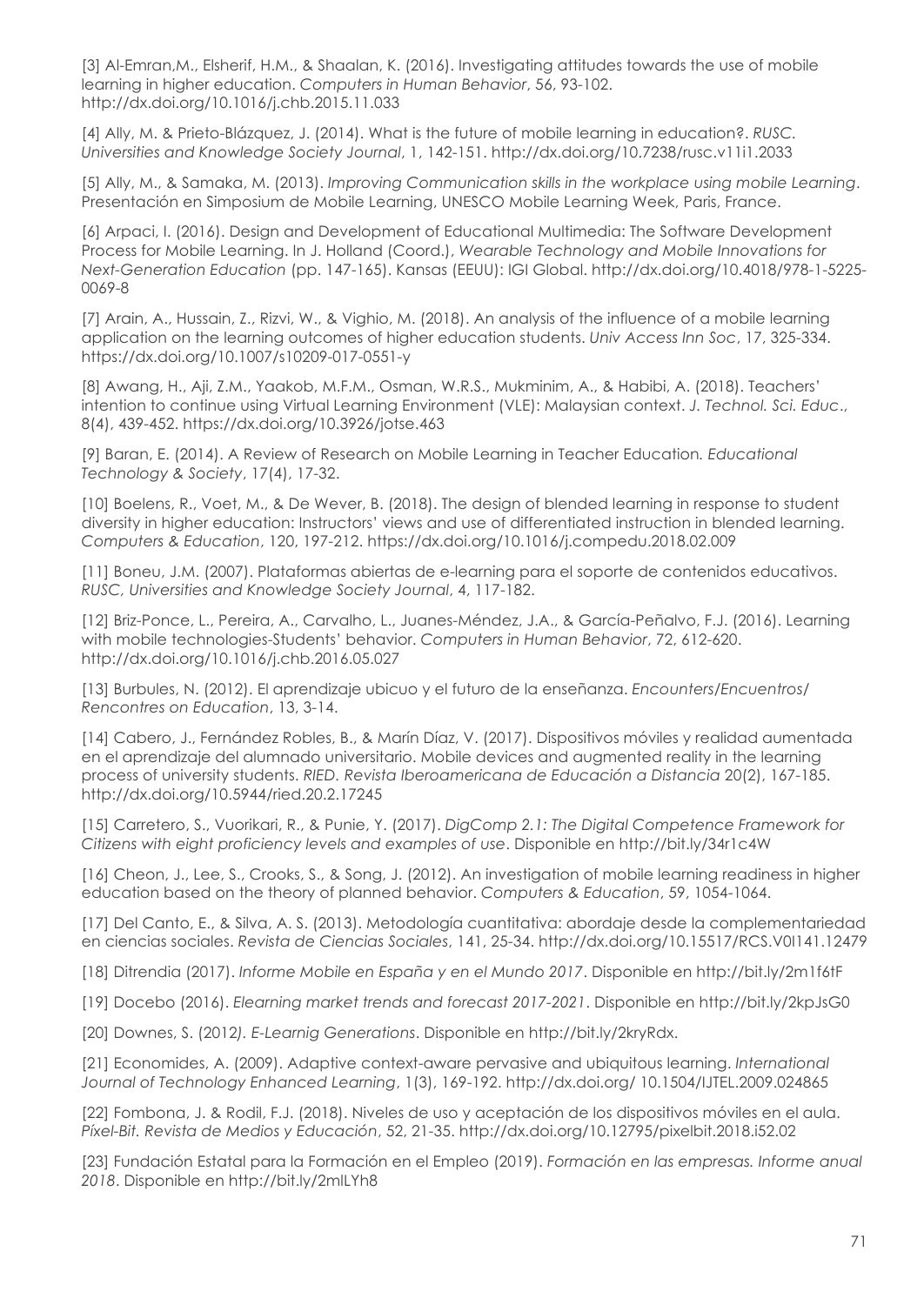[24] Fundación Telefónica (2014). *La experiencia del Laboratorio Mobile learning*. Disponible en http://bit.ly/2m6iFPe

[25] García Aretio, L. (2019). Necesidad de una educación digital en un mundo digital. *RIED. Revista Iberoamericana de Educación a Distancia*, 22(2), 09-22. http://dx.doi.org/10.5944/ried.22.2.23911

[26] García-Valcárcel, A., & Tejedor, F. J. (2017). Percepción de los estudiantes sobre el valor de las TIC en sus estrategias de aprendizaje y su relación con el rendimiento. *Educación XX1*, 20(2), 137-159. http://dx.doi.org/10.5944/educXX1.19035

[27] George, D., & Mallery, P. (2003). *SPSS for Windows step by step: A simple guide and reference. 11.0 update* (4ª ed.). Boston: Allyn & Bacon.

[28] Gikas, J., Grant, M. (2013). Mobile computing devices in higher education: Student perspectives on learning with cellphones, Smartphones & social media. *Internet and Higher Education*, 19, 18-26. http://dx.doi.org/10.1016/j.iheduc.2013.06.002

[29] Gómez, S., Zervas, P., Sampson, D., & Fabregat, R. (2014). Context-aware adaptive and personalized mobile learning delivery supported by UoLmP. *Journal of King Saud University- Computer and Information Sciences*, 26, 47-61. http://dx.doi.org/10.1016/j.jksuci.2013.10.008

[30] González, R. G. (2010). Utilidad de la integración y convergencia de los métodos cualitativos y cuantitativos en las investigaciones en salud. *Revista cubana de salud pública*, 36, 19-29. https://dx.doi.org/10.1590/s0864-34662010000100004

[31] Gros, B. (2015). La caída de los muros del conocimiento en la sociedad digital y las pedagogías emergentes. *Education in the Knowledge Society*, 16(1), 58-68. http://dx.doi.org/10.14201/eks20151615868

[32] Guzmán-Flores, T. & García-Redondo, O. (2016). Aplicación de la metodología de transversalización para diseñar un modelo de educación virtual para instituciones gubernamentales que imparten educación no formal. En R. Roig-Vila (Ed.) *Tecnología, innovación e investigación en los preocesos de enseñanza-aprendizaje*. (pp 2568-2578). Barcelona: Octaedro.

[33] Guzmán-Duque, A. (2016). Las competencias digitales del trabajador virtual: la competitividad de la empresa del siglo XXI a partir del uso de las TIC. En R. Roig-Vila (Ed.) *Tecnología, innovación e investigación en los preocesos de enseñanza-aprendizaje*. (pp 2559-2567). Barcelona: Octaedro.

[34] Hart, J. (2018). *Top 100 tools for learning 2018*. Disponible en http://bit.ly/2kS3pFF

[35] Instituto Nacional de Tecnologías Educativas y de Formación del Profesorado (2016). *Indicadores del uso de las TIC en España y en Europa.* Disponible en http://bit.ly/2klPDe3

[36] Instituto Nacional de Estadística (2018). *6.4 Población que usa Internet (en los últimos tres meses)*. Disponible en http://bit.ly/2knEcTd

[37] Internetworldstas (2019). *Internet usage statistics*. Disponible en http://bit.ly/2mlM4p0

[38] Kaliisa, R., Palmer, E., & Miller, J. (2019). Mobile learning in higher education: A comparative analysis of developed and developing country contexts. *Br J Educ Technol*, 50, 546-561. http://dx.doi.org/10.1111/bjet.12583

[39] Marta-Lazo, C., Hergueta-Covacho, E., & Gabelas-Barroso, J.A. (2016). Applying Intermethodological concepts for enhancing media literacy competences. *Journal of Universal Computer Science*, 22, 1, 37-54.

[40] Marta-Lazo, C., Osuna-Acedo, S., & Gil-Quintana. J. (2019). sMOOC:A pedagogical model forsocial inclusion. *Helyo*, 5(3), 13-26.https://dx.doi.org/10.1016/j.heliyon.2019.e01326

[41] Martin, F., & Ertzberger, J. (2013). Here and Now Mobile Learning: An Experimental Study on the Use of Mobile Technology. *Computers & Education*, 68, 76-85. http://dx.doi.org/10.1016/j.compedu.2013.04.021

[42] Mojarro, A. (2019). *Mobile learning en la Educación Superior: Una alternativa educativa en entornos interactivos de aprendizaje* (tesis). Universidad de Huelva, Huelva. Disponible en http://bit.ly/2lTKoTu

[43] Observatorio Nacional de Telecomunicaciones y de la SI (2016). *Claves para una cultura TIC en la educación*. Disponible en http://bit.ly/2krDvZe

[44] Osuna-Acedo, S., & Gil-Quintana, J. (2017). El proyecto europeo ECO. Rompiendo barreras en el acceso al conocimiento*. Educación XX1*, 20(2), 189-213, https://dx.doi.org/10.5944/educXX1.19037